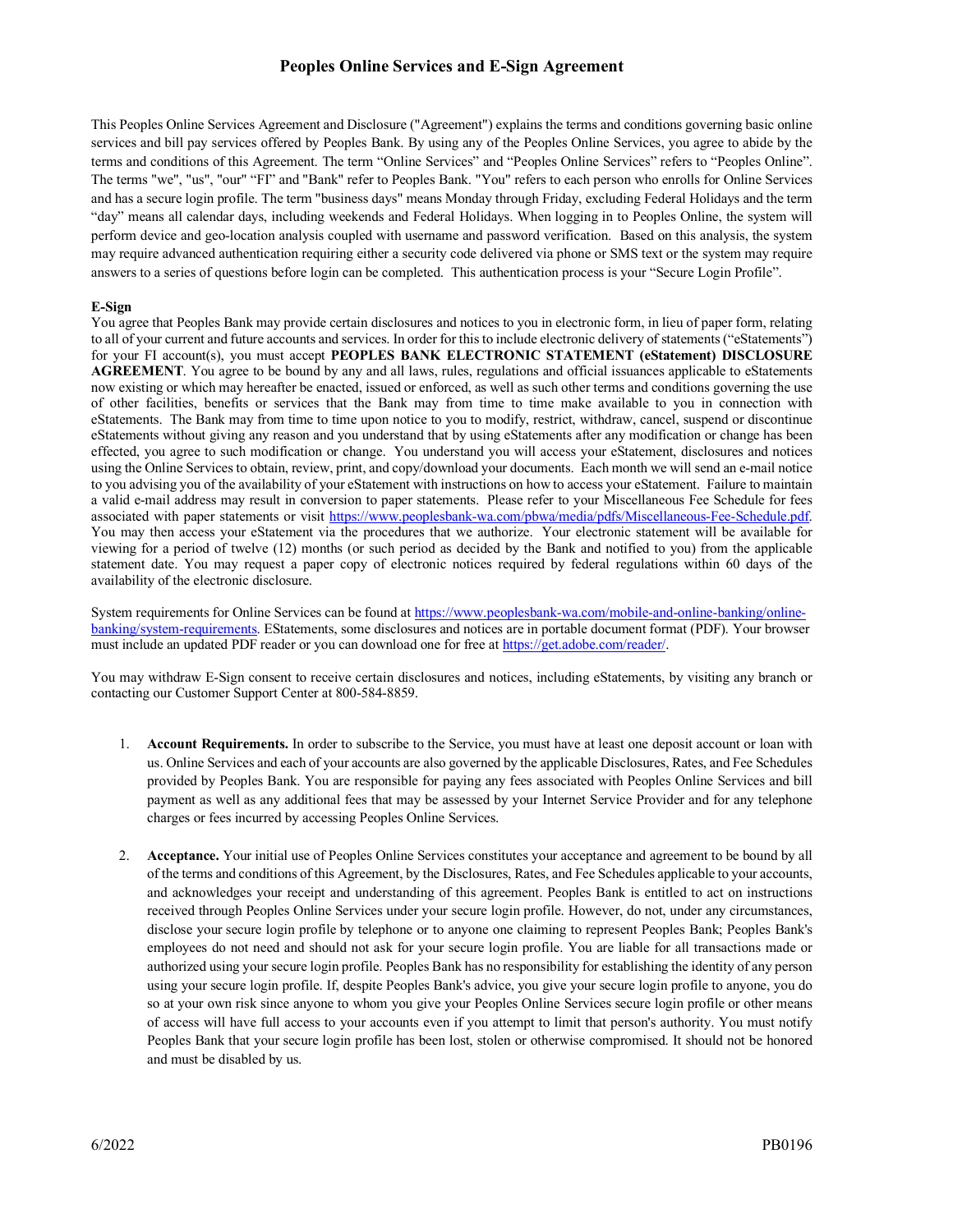- 3. **Joint Accounts.** If your Account is owned jointly any/all owners or designated agents may consent to receive electronic disclosures and eStatements. In addition, that person's election to access eStatements shall apply to any/all owners or designated agents.
- 4. **Authorized Use (Joint Accountholders and Authorized Signers)** You hereby release Peoples Bank from any liability and agree not to make any claim or bring any action against us for honoring or allowing any actions or transactions where you have authorized the person performing the action or transaction to use your account(s) and/or you have given your secure login profile to such person, or, in the case of a jointly held account such person is one of the owners of the account. A person who has been furnished your secure login profile is considered an authorized user until you contact the Bank to verify your identity and have your secure login profile reset. You agree to indemnify Peoples Bank and hold it harmless from and against any and all liability (including but not limited to reasonable attorney fees) arising from any such claims or actions. There are two ways for joint accountholders to enroll for Peoples Online Services.
	- 1. All account holders may enroll separately. Each will have his/her own secure login profile and his/her own separate Peoples Online Services Agreement. Each such account holder is subject to separate Peoples Online Services Service fees as applicable.
	- 2. Alternatively, one holder of a joint account can enroll for Peoples Online Services with one secure login profile issued and be subject to fees for one person.
- 5. **Stop Payment Requests.** You acknowledge that the Stop Payment feature of Peoples Online is an alternate entry system for issuing Stop Payment Requests. When utilizing this feature, you warrant that the information describing the check including its exact amount and the check number is correct. You acknowledge that the exact amount of the check is required, and if the incorrect amount or any other incorrect information is provided, the Bank will not be responsible for failing to stop payment on the item. You agree that the Stop Payment Request must be received by the Bank within a reasonable time for the Bank to act on the order prior to final payment of the check. A Stop Payment Request received by the Bank using this service will be accepted as if it were in written form and will be effective for six (6) months only, and will expire automatically at that time, without further notice, unless specifically renewed prior to expiration. You agree that it is commercially reasonable for the Bank to pay on an item for which a stop payment order has expired without further notice or approval. When you elect to execute Stop Payment Requests through Peoples Online, the stop payment will be automatically posted to FI's main computer system. The Service will automatically check the current and previous month's transactions to verify that the item has not already been posted to your account. However, if a stopped item has already been paid prior to the FI receiving the request, FI shall not be liable for any loss incurred by the Company arising from the event. **Use of the Stop Payment Request service does not apply to payments issued through the Bill Payment Service.**
- 6. **Limits on Transfers from Accounts.** Our policy allows us to restrict the number of transfers or withdrawals you can make on a Money Market Account and Savings Account, or we may allow you to make an unlimited number of transfers or withdrawals from these accounts.
	- 1. **Limitations on dollar amounts of transfers.**
		- 1. You may transfer up to your available balance daily within your accounts at Peoples Bank.
		- 2. Bill payments are limited as follows:
			- must be at least \$1.00 and cannot exceed \$25,000/payment
			- cannot exceed \$25,000 in total payments per business day
		- 3. External Transfers are limited as follows:
			- the lesser of your available balance or \$10,000 per outgoing payment (debit) and \$10,000 total debits per business day
			- \$2,500 per incoming deposit (credit) and \$2,500 total credits per business day
			- the total of transactions made during a calendar month cannot exceed \$20,000 (debits) and \$2,500 (credits)
	- 2. **Transfer types allowed.** In order to transfer between accounts at Peoples Bank you must be identified in our records as an owner of the checking and/or savings accounts. You may then use your secure login profile to access your account(s) to:
		- 1. Transfer funds between your checking and/or savings accounts at Peoples Bank whenever you request.
		- 2. Pay bills directly from your checking account in the amounts and on the days you request.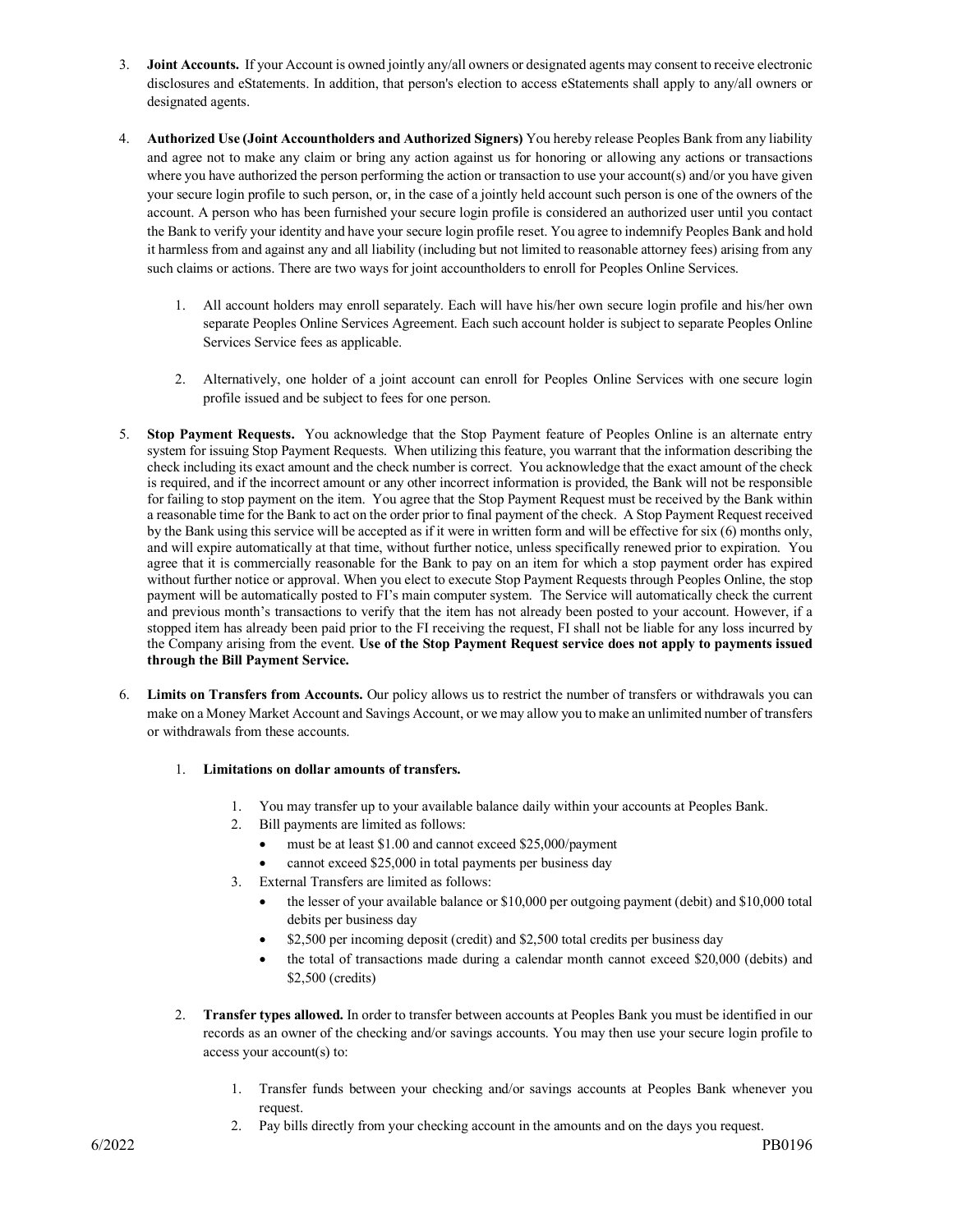- 3. Transfer funds from your checking or savings accounts to your loan accounts.
- 4. Transfer funds from your revolving loan account to your checking or savings accounts.
- 5. External transfer. A transfer between your account at Peoples Bank and your account at another financial institution.
- 7. **Bank's Responsibility for Processing Transactions.** If we do not complete a transfer to or from your Account on time or in the correct amount according to our agreement with you, we will be liable for your losses or damages.
- 8. **Limitations of Bank's Responsibility for Processing Transactions.** There are some exceptions to the Bank's liability for processing transactions on the Accounts. We will not be liable, for instance:
	- 1. If, through no fault of ours, you do not have enough money in your Account to make the transfer;
	- 2. If the transfer would go over the credit limit on your overdraft line;
	- 3. If the funds in your Account were attached or the transfer cannot be made because of legal restrictions affecting your Account;
	- 4. If any system or any software was not working properly, and you knew about the breakdown when you started the transfer;
	- 5. If circumstances beyond our control (such as interruption of telephone service or telecommunication facilities, or natural disaster such as a fire or flood) prevent the transfer, despite reasonable precautions that we have taken;
	- 6. If you have not provided us with complete and correct transfer or payment information, including without limitation, the name, address, account number and payment amount for the Payee on a bill payment;
	- 7. If you have not properly followed the instructions for using the Service or any software;
	- 8. If your operating system or software was not properly installed or functioning properly; or
	- 9. If you are unable to access your Account or the Service due to Internet facility or service provider delays or other problems.
	- 10. There may be other exceptions stated in our agreement with you. The Bank's sole responsibility for an error in a fund transfer or bill payment will be to correct the error, but in no case shall the Bank be liable for any indirect, punitive, special, incidental or consequential damages (even if you have informed us of the possibility of such damages). In states which do not allow the exclusion or limitation of liability for indirect, punitive, special, incidental or consequential damages, the Bank's liability is limited to the extent permitted by Applicable Law (as defined below). Our service providers are independent contractors and not our agents. To the extent permitted by Applicable Law, we will not be responsible for any error, damage or other loss caused by any service provider.
- 9. **Confidentiality.** We will disclose information to third parties about your account or the transfers you make:
	- 1. Where it is necessary for completing the transfers.
	- 2. In order to verify the existence and condition of your account for a third party, such as a credit bureau or merchant.
	- 3. In order to comply with government agency or court orders.
	- 4. If you give us your written permission.
- 10. **Availability of Service.** Under normal circumstances, the Service will be accessible 24 hours a day, seven days a week. The Service may be inaccessible for a reasonable period on a daily basis for system maintenance. We shall not be liable under this Agreement for failure to provide access. Your access to the Service shall be determined in the sole discretion of the Bank. Subject to applicable law, the Bank reserves the right to modify, suspend, or terminate access to the Service at any time and for any reason without notice or refund of previously incurred fees. In order for your Peoples Online Account to remain active, you must log in at least once every 6 months (180 days), otherwise your account will become inactive and therefore e-statements will no longer be available as well as the other services provided through Online Banking.
- 11. **Right to Terminate.** You may cancel the Service at any time by providing us with written notice via postal mail, secure message through the Service or by contacting the Customer Contact Center at (800) 584-8859. Within 3 business days of receiving instructions, we will terminate your access to the Service. You will remain responsible for all outstanding transactions and fees incurred prior to our receiving and processing your termination.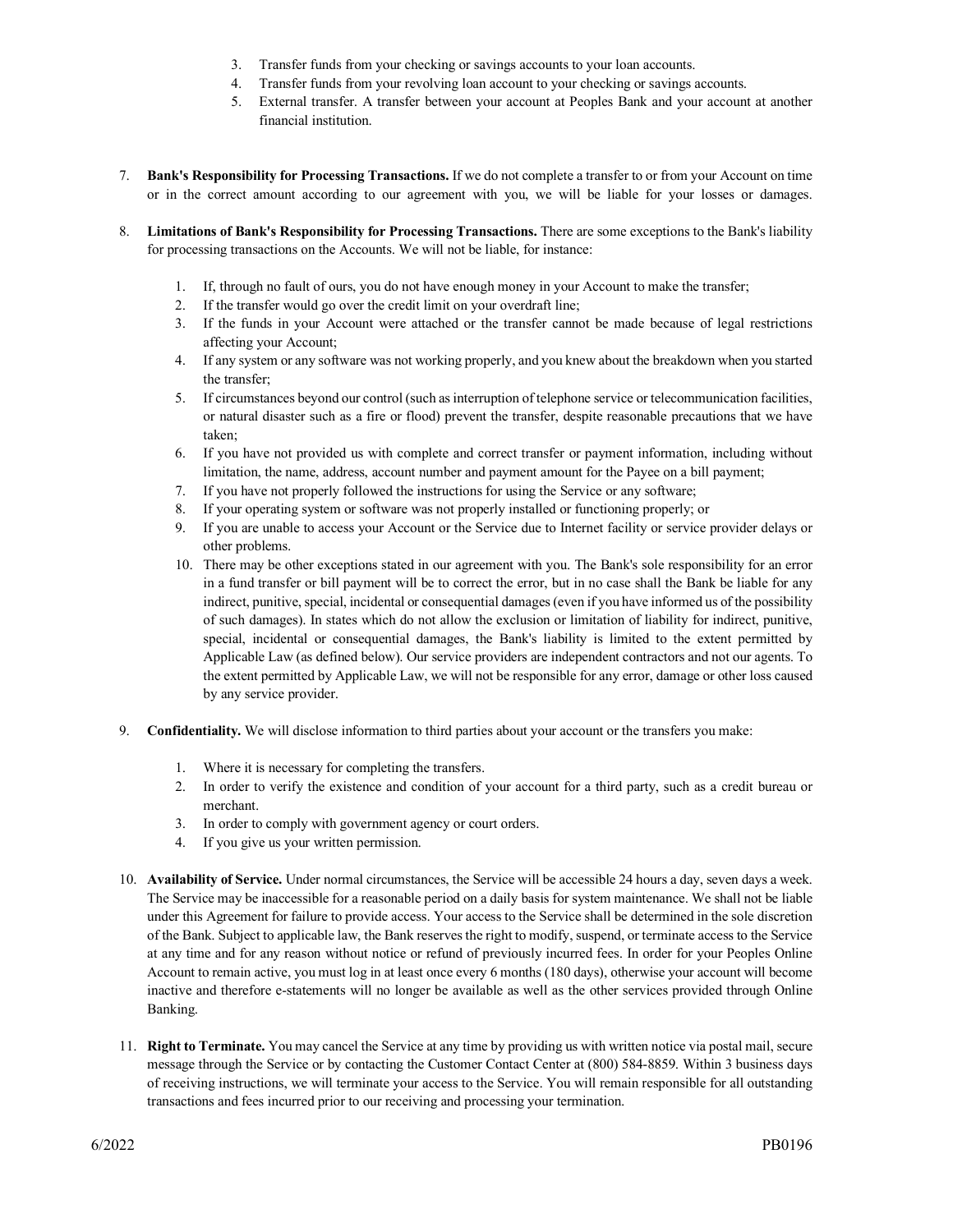12. **Amendments.** We have the right to modify or terminate this agreement at any time. We will comply with any notice requirements under applicable law for such changes or termination. If we terminate this Agreement, no further Peoples Online Services transfers or bill payments will be made, including but not limited to any payments or transfers scheduled in advance or any pre-authorized recurring payments or transfers. If we modify this Agreement, your continued use of Peoples Online Services will constitute your acceptance of such changes in each instance.

## 13. **Bill Payment Service.**

- 1. *Bill Payment.* You may use the Service to pay bills if you enroll in the Bill Payment Service. Unless the context clearly requires otherwise, all references to the "Service" herein also refer to the Bill Payment Service as long as you are subscribed to the Bill Payment Service. With the Bill Payment Service, you may schedule payments on the same day ("Same Day Payments"), a future date ("Future Payments"), or on a recurring basis ("Recurring Payments") to certain companies or individuals you select or to your loan or credit accounts with us. Bill payments may not be made to pay taxes or child support, maintenance, alimony or other court-ordered obligations. You may make bill payments in any amount greater than or equal to \$1.00 and less than \$25,000 ("Payment Range"). Total limit of bills paid in a single day must be less than \$25,000 ("Daily Payments Limit"). Bank reserves the right to change the Payment Range and/or the Daily Payments Limit at any time. Such changes will be effective upon Bank's implementation and posting of such on its systems or website. Furthermore, Bank reserves, in Bank's sole discretion, to allow exceptions to the Payment Range and Daily Payments Limit based upon certain criteria including, but not limited to total relationship with Bank, your credit scores, and/or special requests.
- 2. *Funding Account.* When you sign up for the Bill Payment Service, you designate a checking account with us as the default funding account from which bill payments should be made (the "Default Funding Account"). Additional checking accounts can be enabled for use as a bill payment funding account during enrollment or by managing your payment accounts after enrollment.
- 3. *Payees.* You may designate payees through the Bill Payment Service (each, a "Payee"). You must provide sufficient information about each Payee as requested from time to time to properly direct a payment to that Payee and permit the Payee to identify the correct account to credit with your payment. This information may include, without limitation, the name and address of the Payee and your Payee account number. The Payee must have a United States payment address that can be verified in the ordinary course of business. Occasionally a Payee may choose not to participate in the Bill Payment Service or may require additional information before accepting payments. While we work with these Payees to encourage them to accept an electronic or check bill payment through the Bill Payment Service, the Payee may not accept such bill payments or may not be able to process bill payments in a timely manner. In that event, we may decline to make future payments to this Payee and a notice will be sent to you.
- 4. *eBills.* You may also select the option to activate electronic bill statement presentment and payments ("eBills"), which will allow you to establish a payment schedule for such eBills to be paid through the Bill Payment Services. With the payment schedule, you can select to pay a designated fixed amount, the total amount of the bill due, the minimum amount of the bill due, or a reoccurring amount with a specific set of designated options based on the eBill presented for payment. In addition, you can determine the desired date you want to pay your bill; you should schedule your payments at least five (5) to seven (7) Business Days prior to the due date of the bill or upon you receipt of the eBill. You have sole responsibility for setting up eBill presentment through your third-party service providers or bill presenters ("Billers") and for receiving and reviewing billing statements directly from your Biller. You will have sole responsibility for updating your personal information with Bank and with Biller separately. Additionally, you will be solely responsible for maintaining, protecting, and updating any and all usernames, passwords, or authentication techniques with your Biller and with the Bank and their respective electronic or Internet websites. It will be your responsibility to activate eBill presentment through your Biller and set-up all authorization and notification requirements. By activating your electronic billing through the Biller, you authorize Bank to act on your behalf to access your billing statements and information necessary to pay bills through eBills and the Bill Payment Services. You understand and agree that the Biller may require several billing cycles to set up your request for eBill presentment to the Bank and you agree to schedule and plan for any delays. You will be solely responsible for maintaining a current balance and paying all bills timely with your Billers; Bank shall have no liability whatsoever to you or the Biller for any reason for any late fees, expenses, or late payments and you agree to indemnify and hold the Bank harmless from any Biller or other third party claims, damages, expenses, costs,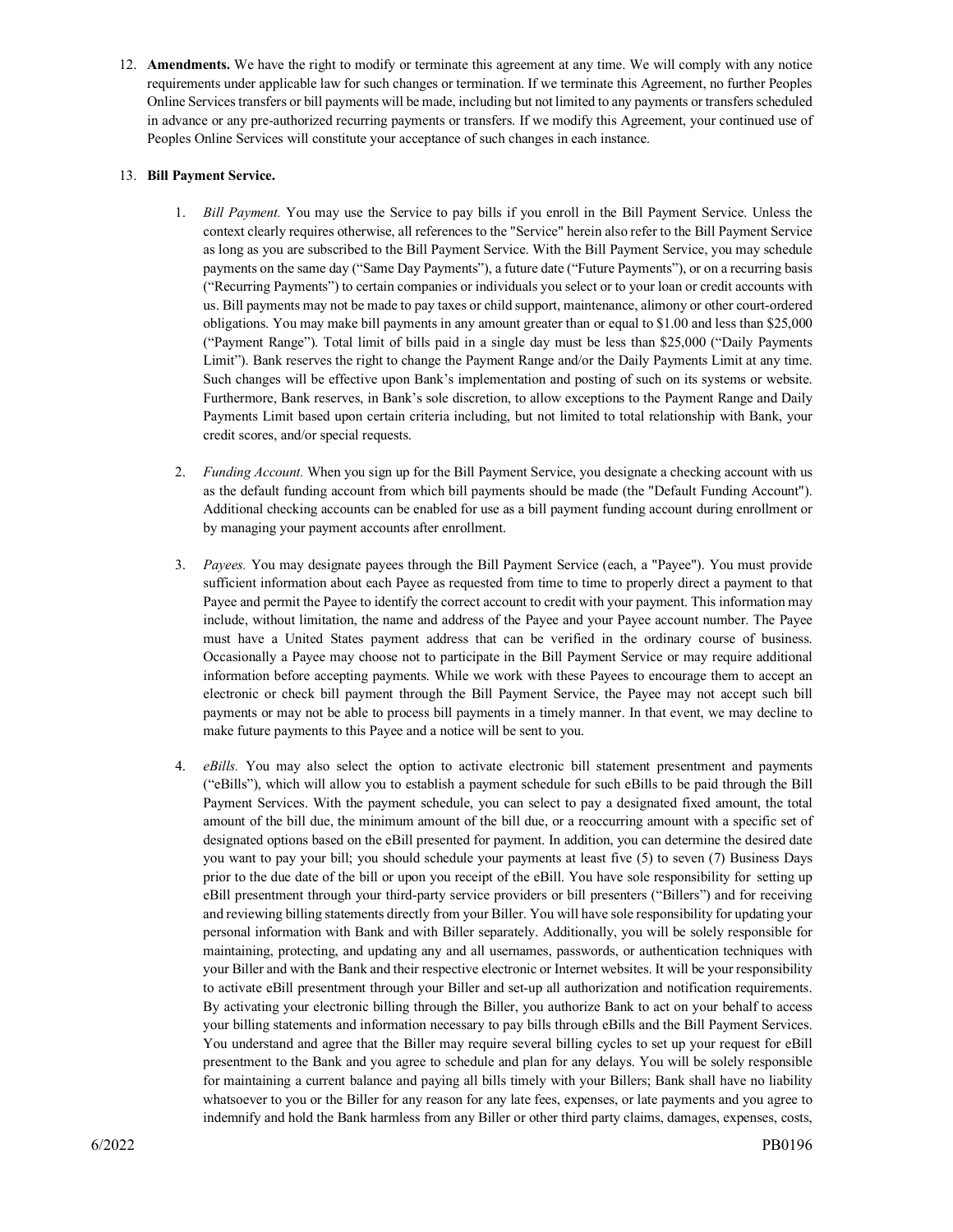or fees which arise out of or relate to eBills or the Bill Payment Services. The retention and ability to see eBill history will be at the discretion of the Bank and/or Biller based on how the eBills are presented and received for payment. Bank shall have no liability for eBill historical information, which is outside the control of the Bank. You must request copies of any billing statements directly through your Biller and set up eBills in accordance with Bank instructions. You should monitor and keep track of all bills paid and those pending for payment. Bank is not responsible for the accuracy of any eBills presented or received by Bank; any discrepancies or disputes regarding the accuracy of any bills or payments must be addressed directly to the Biller. As necessary, you grant Bank the right to access the necessary third-party website or system to retrieve necessary account and billing information on your behalf; however, Bank shall have no responsibility or liability for any Biller who fails to provide necessary information or data required by Bank to process an eBill in a timely manner. You are responsible for making sure your eBills are timely paid and that accurate information is provided.

- 5. *Making Payments.* The date that you request a bill payment is the "Initiation Date". The date that an electronic funds transfer is made from the Funding Account is the "Scheduled Date" and may be different than the date the payment is sent to the Payee. If your funding account has insufficient funds or is not an active account in good standing with the Bank, your payment may be delayed or canceled. The date the payment is actually sent to the payee is the "Transmit Date" of the payment. The date the payee receives the payment may be later than the Transmit Date and will depend on the method of payment as discussed below.
- 6. *Scheduled Payments and Sufficient Available Funds.* When you schedule a bill payment using the Bill Payment Service, you authorize us to follow the payment instructions and transfer funds to the Payee from your Funding Account with us. We process payment instructions only if there are sufficient funds available in your Funding Account on the Scheduled Date. If sufficient funds, including funds available under any overdraft plan, are not available in your Funding Account on the Scheduled Date, we may refuse to act on your payment instructions. If sufficient funds are not available, the bill payment may be held aside until next day exception processing is completed. If funds are available during exception processing, the payment will be sent; if not the payment will be canceled. An electronic notice of any canceled bill payment will be sent to you. We reserve the right to refuse to make any bill payment.
- 7. *Same Day Payments.* You may schedule payments on the same date of your request ("Same Day Payments") if payment is initiated prior to 8:00 pm Central Time. Otherwise, "Same Day Payments" will be transmitted on the first Business Day after the payment request is scheduled. You must have sufficient available funds in the Funding Account on the Scheduled Date. Same Day Payments may be changed or canceled any time prior to 8:00 pm Central Time.
- 8. *Future Payments.* You may schedule the Transaction Date of a bill payment to be a future date within 365 days of the Initiation Date ("Future Payment"). You must have sufficient available funds in the Funding Account as of the Scheduled Date of the payment. Future Payments may be changed or canceled online until 8:00 pm Central Standard Time of the Business Day before the Scheduled Date. Future Payments are generally transmitted on the same date as the Scheduled Date.
- 9. *Recurring Payments.* You may schedule a bill payment to be automatically initiated in a fixed amount on the same Scheduled Date every month ("Recurring Payment"). The date on which a bill payment is scheduled is referred to as the "Recurring Payment Date". If the Recurring Payment Date is a date that does not exist in a certain month, the bill payment will be initiated on the last Business Day of the month. For example, if you schedule a bill payment for the 30th of each month, the bill payment for the month of February will be initiated on or before the 28th of February. If the Recurring Payment Date falls on a day other than a Business Day in any month, the bill payment will be initiated on the next Business Day. For example, if you schedule a payment to be issued on the 15th of each month, and the 15th is a Saturday or Sunday of that month, a check will be issued on the first Business Day after the 15th. Thus, the actual Transmit Date for any month may not be the Recurring Payment Date. Recurring Payments may be changed or canceled online until 8:00 pm Central Standard Time of the Business Day before the Scheduled Date. Recurring Payments are generally transmitted on the same date as the Scheduled Date.
- 10. *Method of Payment.* You authorize us to make the bill payments you request through the Bill Payment Service in any one of the following ways. Bill payments may be sent through an electronic transmission to the Payee or they may be made by a check mailed to the Payee. When more than one customer schedules a payment to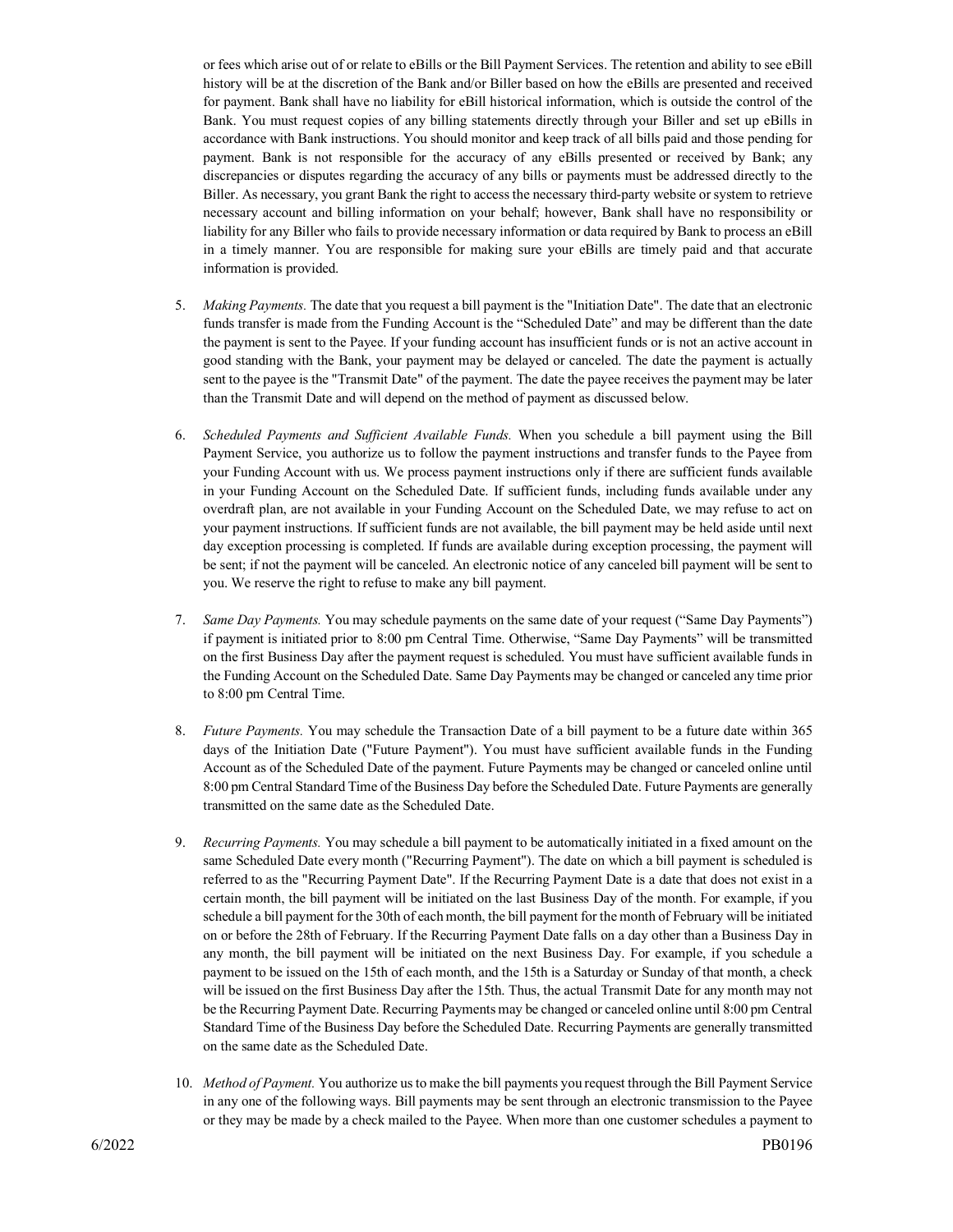the same Payee on the same date (which frequently happens), a consolidated check may be issued to the Payee with an accompanying paper list of each customer by name, each account number to be credited, and the amount of each payment. All checks are sent through the United States Postal Service.

- 11. *Processing Time.* To ensure that your bill payments arrive on time, payments that will be transmitted electronically should have a Scheduled Date at least three (3) Business Days prior to the payment due date, not including any applicable grace period. Payments that will be transmitted as a check should have a Scheduled Date at least ten (10) Business Days prior to the Payment Due Date, not including any applicable grace period. This generally allows sufficient time for the Payee to receive and post your bill payment. We are not responsible for postal delays or processing delays by the Payee. Payments made through the Bill Payment Service are assigned a unique confirmation reference number that appears on your monthly statement for your Funding Account and is viewable online through the service.
- 12. *Stopping, Canceling or Changing Bill Payments.* You may use the Bill Payment Service to electronically change the payment amount and/or the scheduled payment date of any previously scheduled payment, or to electronically cancel a previously scheduled payment, subject to the limitations herein. A Same Day Payment may be canceled, changed or rescheduled using the Bill Payment Service any time prior to 8:00 PM CT on the scheduled payment date. Future Payments and Recurring Payments may be canceled, changed or rescheduled any time prior to 8:00 pm CT on the Business Day prior to the scheduled payment date. If your payment has already been transmitted it may not be cancelled or stopped through the Bill Payment Services. If a bill payment was sent by check, a stop payment may be placed up to three (3) Business Days after the Transaction Date by contacting Peoples Bank at (800) 584-8859. A stop payment fee may be assessed. Please refer to your Miscellaneous Fee Schedule for stop payment fee information or visit https://www.peoplesbankwa.com/pbwa/media/pdfs/Miscellaneous-Fee-Schedule.pdf .
- 13. *Availability of Service.* Subject to applicable law, the Bank reserves the right to modify, suspend, or terminate access to the Service at any time and for any reason without notice or refund of previously incurred fees. In order for the Service to remain active, you must complete and send (1) payment per a rolling 12-month period (365 days), otherwise the Service will become inactive, and you will no longer be able to send payments through the Service until you reenroll. Deactivation of the Service will result in the loss of historical data and settings established on the bill payment system.

## 14. **External Transfers**.

- 1. *Use of External Transfer Service.* This Section of this Agreement sets forth specific terms and conditions applicable to your use of the Online Services' External Transfer service. Use of the External Transfer service is at the discretion of Peoples Bank and the External Transfer capability may be cancelled by us at any time.
- 2. *Eligible Accounts.* An External Transfer is a transfer of funds between one of your eligible accounts at Peoples Bank and an eligible account at another financial institution. You will need to enroll an external account before you can transfer funds to or from that external account. Not all types of accounts are eligible for funds transfer. You may be subject to penalties by the other financial institution, or suffer negative tax consequences, for certain transactions involving retirement accounts (401K, IRA, etc.), trusts or other accounts types. It is your responsibility to verify with the other financial institution any restrictions that pertain to any external account you enroll. We reserve the right to decline the use of any external account. External accounts must be personal accounts; business, corporate or organizational accounts are NOT permitted.
- 3. *Accounts*. You agree that you will only attempt to register accounts for which you have the authority to transfer funds. To enroll that account you must be an owner of the Peoples Bank account as well as the external account. You will need to provide certain information about the external account including the Routing & Transit Number and an account number. It is your responsibility to ensure you submit valid and correct external account information. We may verify the external accounts from time to time. You authorize us to validate the external accounts by the use of a test transfer in which one or more low value payments will be deposited and/or credited to the external account. We may also require you to submit proof of ownership of the external account. You authorize us to use the information submitted by you to complete authorized External Transfers.
- 4. *Other Financial Institution.* All External Transfers are also subject to the rules and regulations of the other financial institution. You agree to obtain any and all permissions required by the other financial institution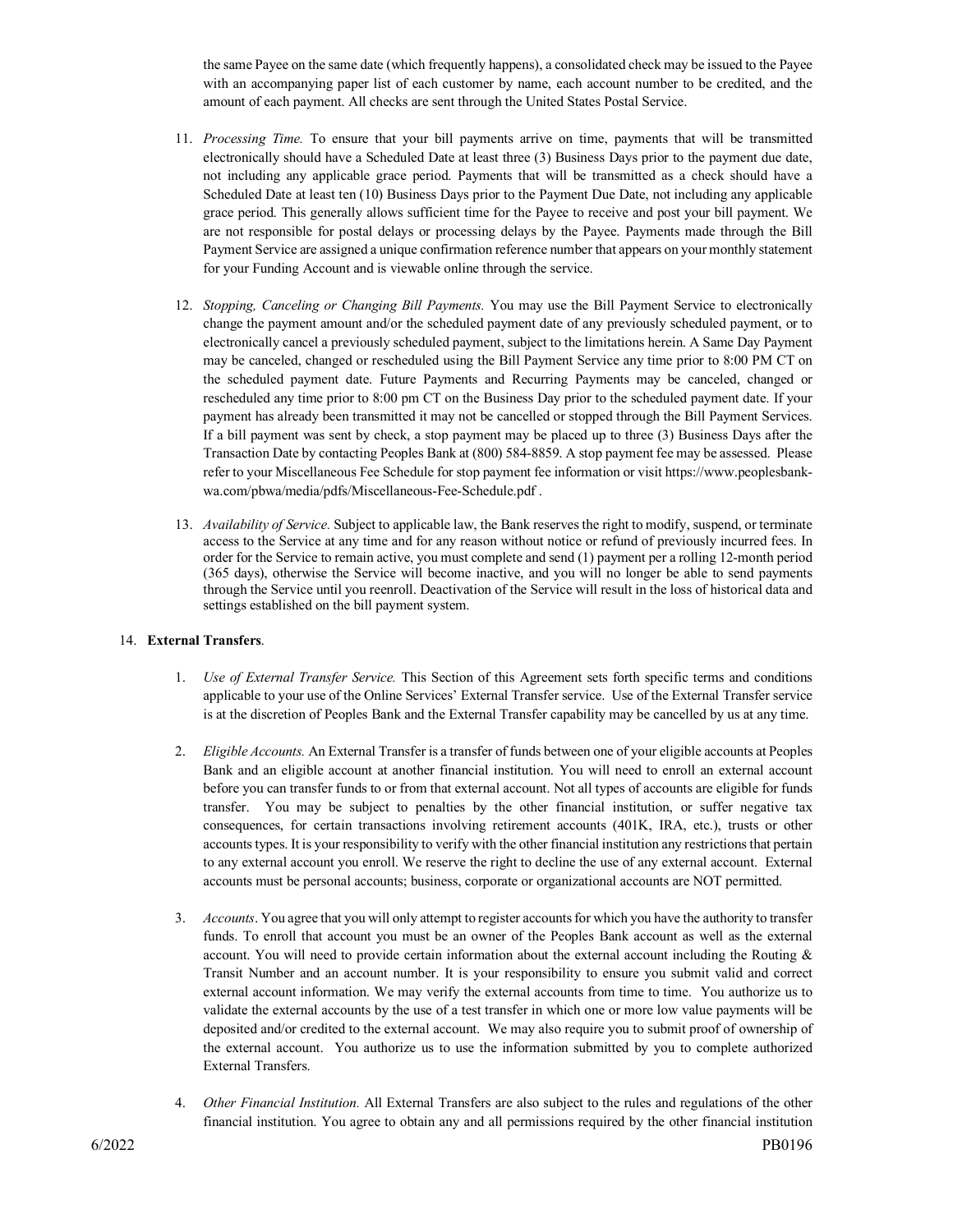prior to transferring to or from that external account. Any fees charged by the other financial institution are your responsibility.

- 5. *Failure or Rejection of External Transfers.* You may not make External Transfers in excess of the collected funds in your account. If the account has insufficient funds to cover an External Transfer, the Bank may, at its sole discretion:
	- Cover the funds transfer under the terms of any overdraft protection plan you have established.
	- Cover the funds transfer and overdraw your account until the overdraft is paid.
	- Refuse to cover the funds transfer.
	- Cancel any and all External Transfers to any and all external accounts.
- 6. Fees may apply to the above remedies. Please refer to your Miscellaneous Fee Schedule for details or visit [https://www.peoplesbank-wa.com/pbwa/media/pdfs/Miscellaneous-Fee-Schedule.pdf.](https://www.peoplesbank-wa.com/pbwa/media/pdfs/Miscellaneous-Fee-Schedule.pdf)
- 7. *Completion of External Transfers.* External Transfers that move money from Peoples Bank to another financial institution generally take one to three business days to settle. This means immediate transfers may take up to three days before funds have actually transferred. External Transfers that move money from another financial institution to Peoples Bank generally take four business days to settle. This means immediate transfers may take four days before funds have actually transferred. New accounts within their first 30 days may have an additional hold of up to eight (8) calendar days. Accounts opened more than 30 days may have an additional hold up to one (1) calendar day. Peoples Bank will not be responsible for returning funds due to an unrecoverable External Transfer.
- 8. *Cancellation.* External Transfers that are "in process" cannot be cancelled or stopped. You may cancel an External Transfer at any time up until it has been processed. Cancelling a single transfer before such transfer is processed, or cancelling the entire service, can be done within your Peoples Online Services.
- 9. *Limitations on Dollar Amount of Transfers.* External Transfers can be in amounts of up to your collected balance in the account subject to the transfer limitations applicable to the account as set forth in the Account Agreement. Please reference Section 6 of this Agreement (**Limits on Transfers from Accounts).** We may from time to time modify transfer limitations for security and risk management reasons. In addition to limits imposed by us, the other financial institution may impose limits on the dollar amount and/or frequency of transfers. All funds transfers are subject to the rules and regulations governing the relevant accounts. You agree not to initiate any funds transfers that are not allowed under the rules and regulations applicable to such accounts including, without limitation, rules or regulations designed to prevent the transfer of funds in violation of OFAC regulations.
- 10. *Applicable Law.* You agree that Peoples Bank may use any means or routes which we in our sole discretion consider suitable to execute your transfer including, without limitation: Automated Clearing House transfer ("ACH"), Fedwire transfer (a funds transfer system operated by the Federal Reserve Banks), through Clearing House Interbank Payments System (a funds transfer system operated by The Clearing House); through Society for Worldwide Interbank Financial Telecommunication (SWIFT) or by check. You agree to be bound by rules and regulations that govern the applicable funds transfer systems including, without limitation, ACH rules as published by the National Automated Clearinghouse Association ("Nacha").]
- 15. **DISCLAIMER OF WARRANTIES.** NEITHER THE BANK NOR ANY SERVICE PROVIDER MAKES ANY WARRANTY, EXPRESS OR IMPLIED, TO YOU CONCERNING THE SERVICE, INCLUDING, WITHOUT LIMITATION, ANY WARRANTY OF MERCHANTABILITY OR FITNESS FOR PARTICULAR PURPOSE OR NON-INFRINGEMENT OF THIRD-PARTY RIGHTS, UNLESS DISCLAIMING SUCH WARRANTY IS PROHIBITED BY APPLICABLE LAW.
- 16. **Liability.** Tell us at once if you believe your secure login profile has been lost or stolen. Telephoning is the best way of keeping your possible losses down. You could lose all the money in your account (plus your maximum overdraft line of credit). If you tell us within 2 business days, you can lose no more than \$50 if someone used your secure login profile without your permission. If you do NOT tell us within 2 business days after you learn of the theft of your secure login profile, and we can prove we could have stopped someone from using your secure login profile without your